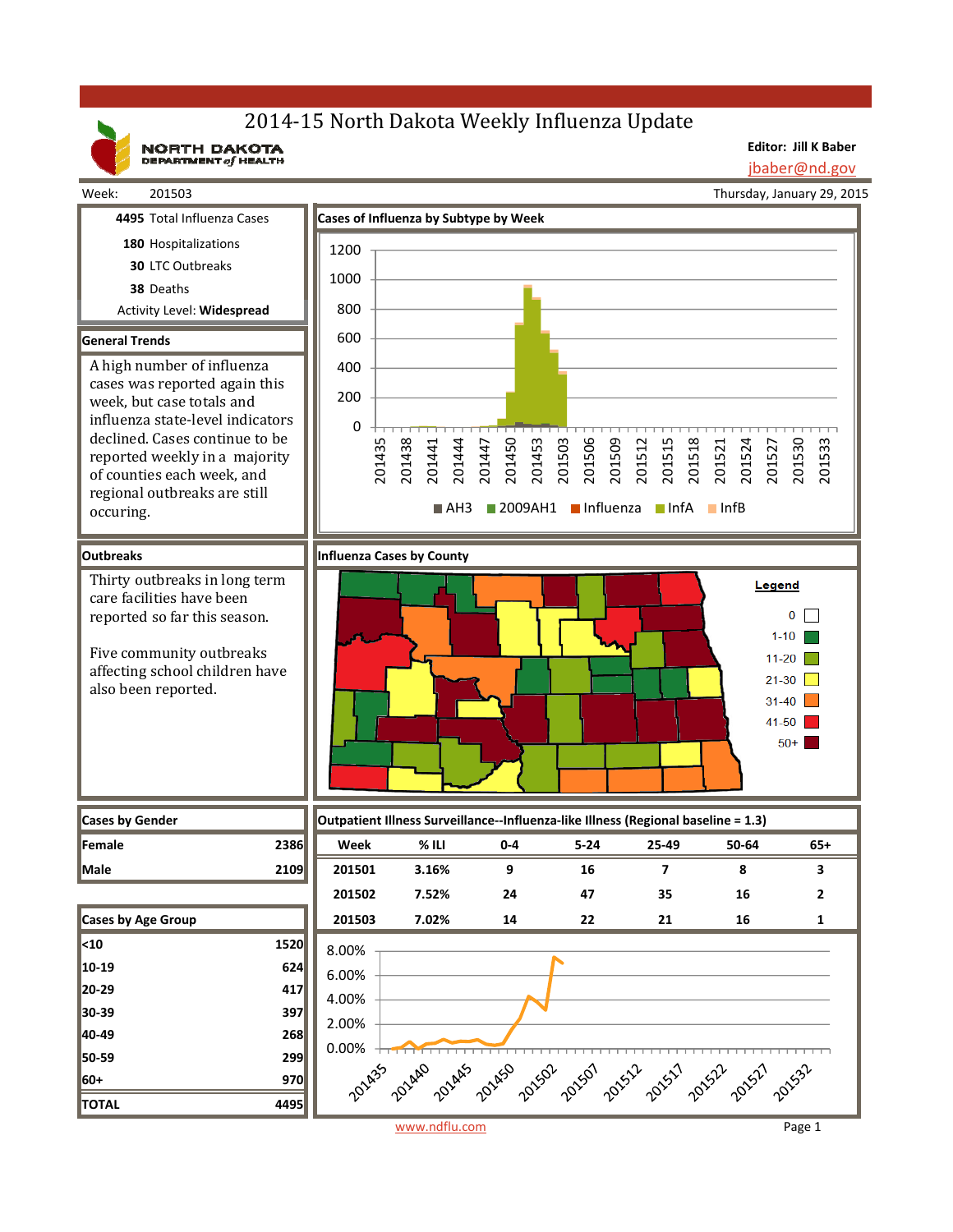## 2013‐14 North Dakota Weekly Influenza Update

**NORTH DAKOTA**<br>DEPARTMENT of HEALTH







Thursday, January 29, 2015 **North Dakota Syndromic Surveillance‐‐Influenza‐like Illness (ILI)**

The percent of visits for ILI this week in our syndromic surveillance system increased to 1.26%. Syndromic surviellance data includes hospital and walk-in clinic data from facilities across North Dakota, as well as ND data we receive from the Department of Defense.

#### **Sentinal Laboratory Surviellance**

Percent positivity of influenza testing at sentinel laboratories decreased this week to 25.41%. 

\*These data do not represent all laboratory results for influenza.



Percent positivity for RSV decreased to 16.38% this week. 

### **National Statistics:**

National influenza activity and surveillance information is available from the CDC FluView website at: http://www.cdc.gov/flu/weekly/, and is updated every Friday.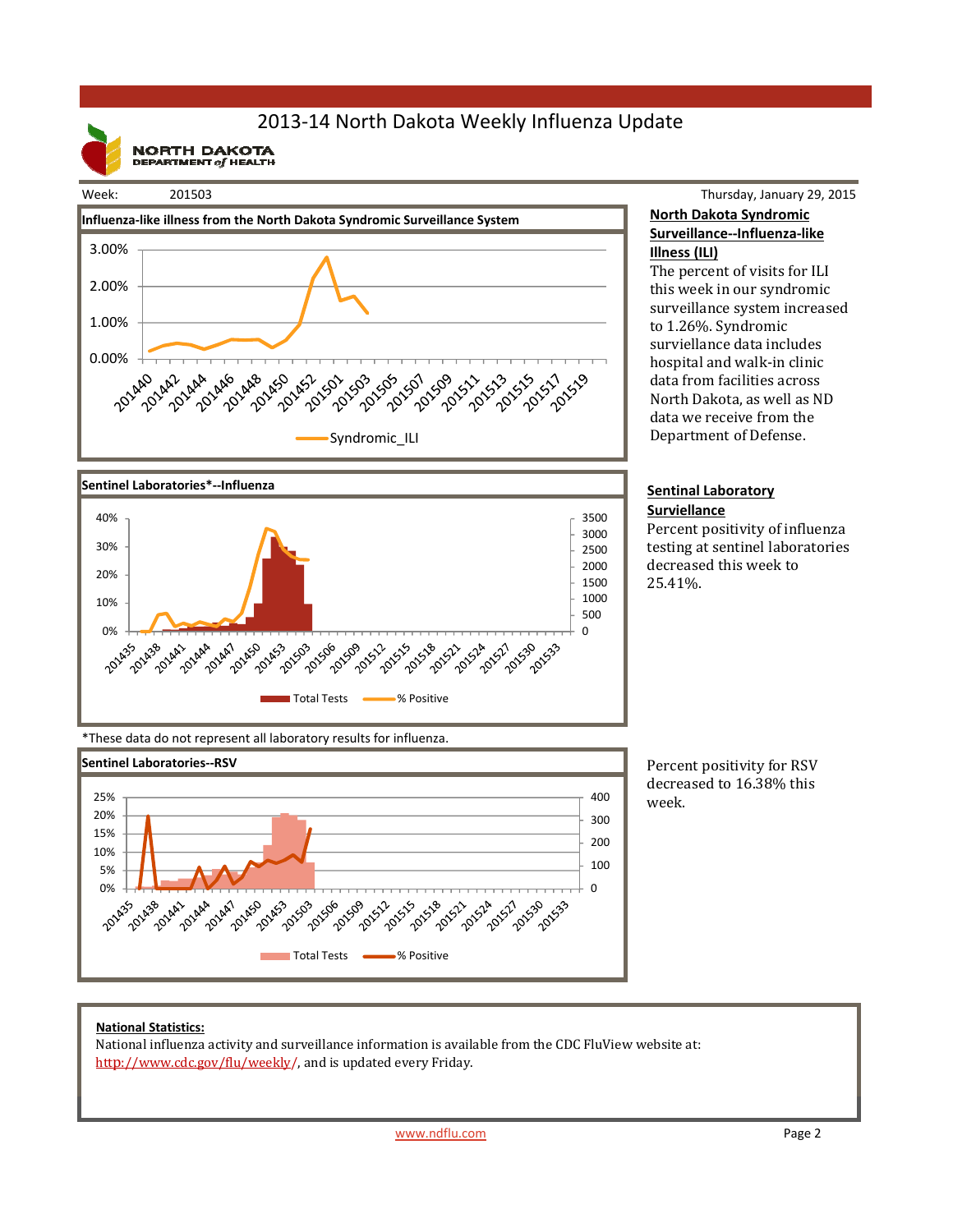## 2013‐14 North Dakota Weekly Influenza Update



**NORTH DAKOTA** DEPARTMENT  $of$  HEALTH